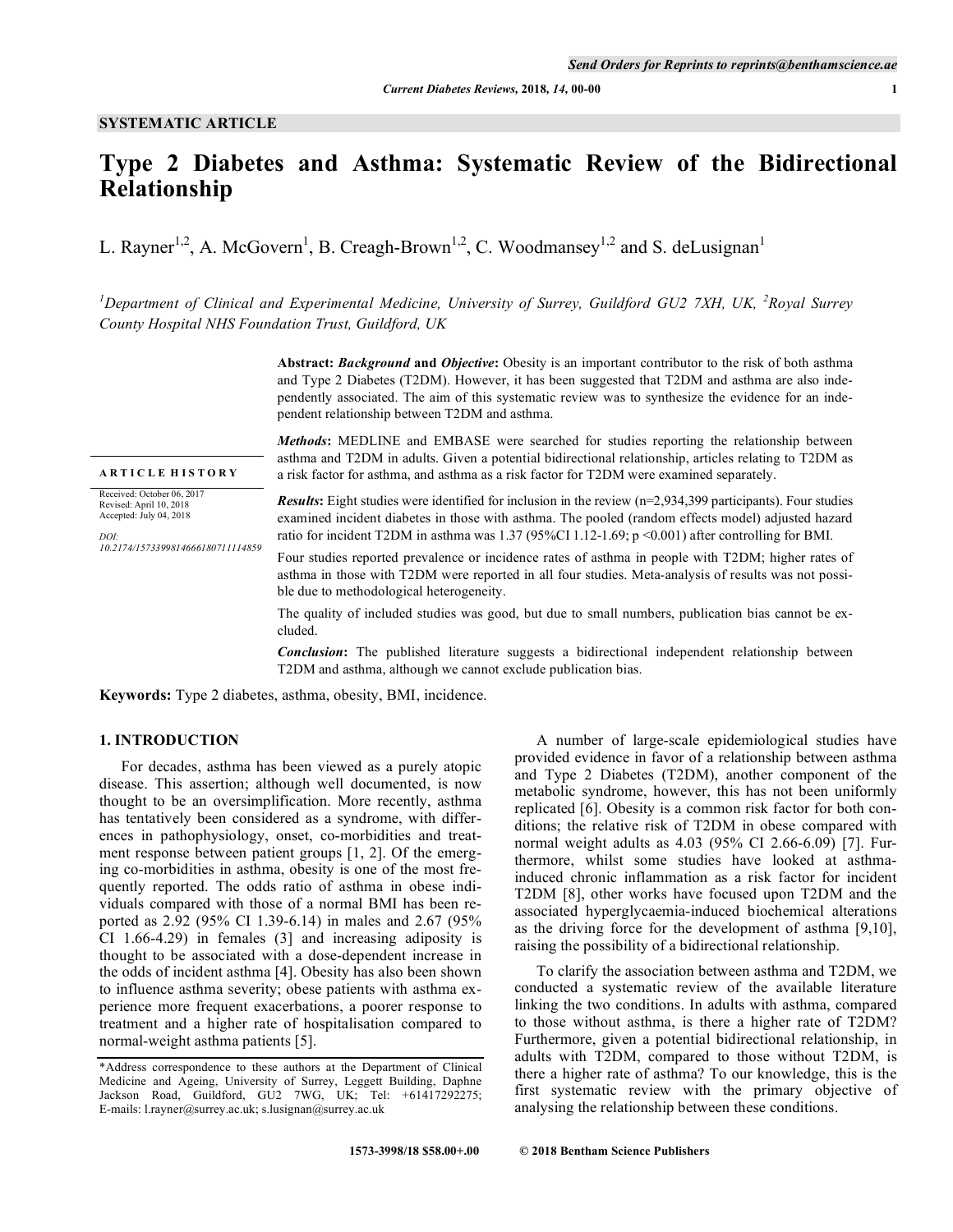## **2. MATERIALS AND METHODS**

#### **2.1. Ethics and Registration**

In accordance with the PRISMA (Preferred Reporting Items for Systematic Reviews and Meta-Analyses) [11] and MOOSE (Meta-analyses of Observational Studies in Epidemiology) [12] guidelines, we registered the objectives, inclusion criteria, search strategies and methods with the International Prospective Register of Systematic Reviews; PROS-PERO [13], in May 2017, and published it in the open literature [14]. We ensured all included studies had obtained ethical approval.

# **2.2. Search Strategy**

We searched MEDLINE (Ovid) and EMBASE (Ovid) databases for relevant articles published from 2002 up to  $10<sup>th</sup>$ May 2017. Included studies were limited to those published in the last 15 years. A free-text keyword search was performed using the terms "asthma" and "diabetes", and was restricted to the English language only. We combined searches using the AND Boolean logic operator. We supplemented the database search with a manual search of the reference lists of included studies and previous reviews.

# **2.3. Study Selection**

We included studies which were relevant to the scope of the review; because they examined the relationship, directionality or comorbidities of T2DM and asthma. We included all studies which did or did not demonstrate an association between asthma and diabetes. Studies were excluded if they related solely to children (age < 18 years), type 1 diabetes (T1DM, but mixed samples of T2DM and T1DM were included), or gestational diabetes. Studies examining the effect of medications on the development of T2DM or asthma, those which reported biological markers as the primary outcomes; and reviews, editorials and comments were also excluded. We did not place restrictions on how the index conditions were defined, but considered this in the appraisal process.

Titles and abstracts of records identified in the database search were reviewed independently by two reviewers. Any discrepancies were discussed between the reviewers and were included for full-text searching. Full-texts were then retrieved and also independently reviewed against the inclusion criteria by the two reviewers. Any discrepancies were resolved by discussion with a third independent reviewer. Where the full text was not available, we contacted the corresponding authors.

## **2.4. Study Appraisal and Data Analysis**

We grouped the included studies according to the direction in which they examined the asthma-T2DM relationship. We examined each study for study design, population, data collection, adjustment for confounding variables and results. Study quality was assessed using the Newcastle-Ottawa Scale for cross-sectional and cohort studies [15]. Risk of bias was considered and commented upon in the narrative synthesis and appendix.

Based upon the number and methodological similarities between the available studies, we determined whether pooled estimate effects by meta-analysis could be calculated, and presented this in addition to the narrative synthesis of the literature. We assessed each paper for consideration of Body Mass Index (BMI), a potential confounding factor, and used the effect size (hazard ratio or relative risk) calculated after adjustment for BMI as the study outcome where available. Other factors controlled were considered in the narrative synthesis and included smoking status and medications.

Where three or more studies used comparable methods, we performed a meta-analysis using the software package R (version 3.3.2) and the R meta-analysis package 'Meta' [16]. We used the DerSimonian and Laird method [17], a noniterative process for estimation of effect size distribution. The assigned weight of each study in the analysis was based on its inverse variance [18]. Where odds ratios were not available these were estimated from reported event rates using the approach described by Tierney *et al.* [19]. We reported both fixed and random effects pooled estimates with 95% confidence intervals (95% CI). Heterogeneity between studies was quantified using the I² statistic (with 95% CI) [20] and Tau<sup>2</sup> (also estimated using the DerSimonian and Laird method) with an associated p-value for the likelihood of heterogeneity. Results were displayed using forest plots.

# **3. RESULTS**

The flowchart for searches is shown in Fig. (**1**). We identified 244 articles in our initial search and a further two from scanning reference lists. We removed duplicates leaving 147 titles and abstracts. The main reasons for exclusion at this stage were: the risk of the index conditions not being the primary focus of the study, review or editorial type articles, restriction to children or small subgroups and use of biological markers as reported outcome measures. We subsequently reviewed 31 full-texts, eight of which met the inclusion criteria. Reasons for exclusion are shown in Fig. (**1**). All included studies had a score of "satisfactory" or above on the Newcastle-Ottawa score [15], with seven studies being rated as "good" or "very good" (see Appendix 1). The most common areas of potential bias were recall bias (use of self-report), reporting bias (use of hospital discharge data) and selection bias (male or female only populations).

# **3.1. Asthma as a Risk Factor for Type 2 Diabetes**

# *3.1.1. Study Characteristics*

The characteristics of the four included studies which evaluated the risk of incident T2DM in people with asthma are displayed in Table **1** [21-24]. These studies included a total of 184,387 participants (range 7,176 [23] to 94,511 [21]) from two countries (USA and Singapore). All four were cohort studies and assessed the risk of incident T2DM in patients with asthma. Two study populations were comprised solely of women, while the other two were mixed populations. All excluded patients with T2DM at baseline and participants were followed up for 5.7-12.2 years. Cases of incident T2DM were detected by self-report in three studies and by database linkage in one.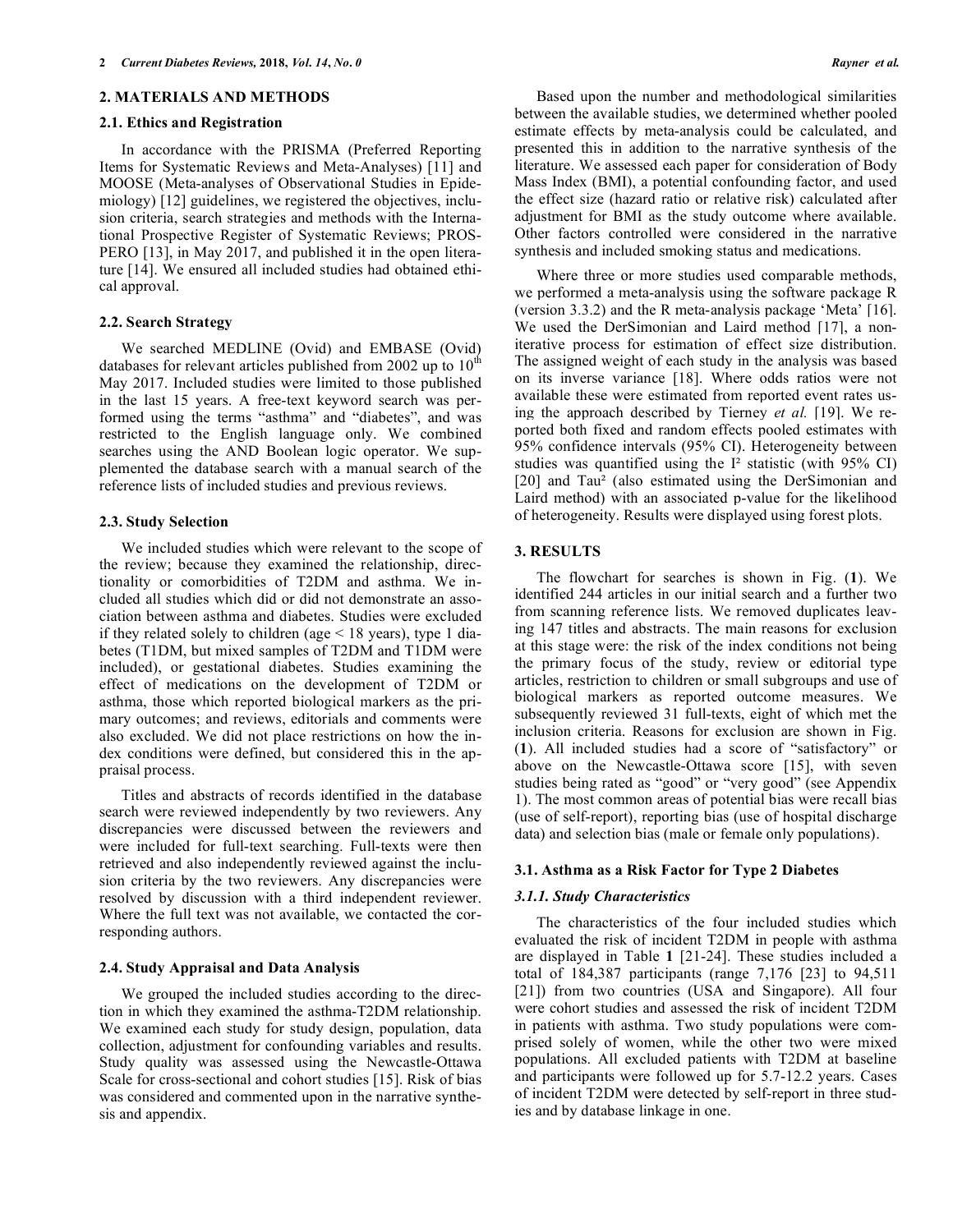

**Fig. (1).** Flowchart to show included studies.

| Table 1. | Studies examining the risk of T2DM in people with asthma. |  |  |
|----------|-----------------------------------------------------------|--|--|
|          |                                                           |  |  |

| <b>Author</b>                     | <b>Study Design</b>                   | Population                                                                                                                                                                                            | <b>Method of Case Detection</b>                                                                                                                                                              | <b>Separation of</b><br><b>T1 &amp; T2DM?</b> | <b>Comorbidities Consid-</b><br>ered                                                                                                     | The result<br>$(95\%CI)$                                                                                                                                  | <b>Authors' Conclu-</b><br>sions                                                                                                                               |
|-----------------------------------|---------------------------------------|-------------------------------------------------------------------------------------------------------------------------------------------------------------------------------------------------------|----------------------------------------------------------------------------------------------------------------------------------------------------------------------------------------------|-----------------------------------------------|------------------------------------------------------------------------------------------------------------------------------------------|-----------------------------------------------------------------------------------------------------------------------------------------------------------|----------------------------------------------------------------------------------------------------------------------------------------------------------------|
| Rana et al.<br>2004 [21]          | Prospective<br>cohort<br><b>USA</b>   | Nurses' Health Study<br>2879 asthma cases<br>91632 controls<br>Age 30-55<br>Median follow up 8 years                                                                                                  | Self-reported physician-<br>diagnosed asthma.<br>Biannual questionnaire about<br>incident T2DM-diagnosis or<br>insulin/oral anti-diabetic<br>prescription                                    | Yes<br>T2DM only                              | Accounted for BMI.<br>smoking, family history<br>of diabetes.<br>No data on asthma<br>severity. Prevalence of<br>oral steroid documented | <b>RR10</b><br>$(0.8-1.2)$                                                                                                                                | No relationship<br>between asthma and<br>T2DM risk, but<br>relationship was<br>seen between COPD<br>and incident T2DM                                          |
| Song et al.,<br>2010 [22]         | Prospective<br>cohort<br><b>USA</b>   | Women's' Health Study<br>3368 patients with asthma<br>32248 controls<br>Age $>=$ 45<br>Median follow up 12.2 years                                                                                    | Self-report of physician-<br>diagnosed asthma at baseline<br>Annual questionnaire about<br>incident T2DM (verified with<br>follow up questionnaire)                                          | Yes<br>T2DM only                              | Accounted for BMI and<br>smoking.<br>No data on medications<br>or asthma severity.                                                       | RR 1.7 (1.5-1.93)<br>After adjusting for<br><b>BMI RR 1.37,</b><br>$(1.2 - 1.57)$                                                                         | Asthma associated<br>with an increased<br>risk of incident<br>T2DM in women                                                                                    |
| Yun et al<br>2012 [23]            | Retrospective<br>cohort<br><b>USA</b> | 2392 asthmatic patients and<br>4784 controls.<br>57% male<br>44% of patients under 18 at<br>end of the study period<br>Median follow up 7 years<br>asthmatic and 5.8 years non-<br>asthmatic patients | A search of large healthcare<br>database with records from<br>primary and secondary care.<br>Note study period 1964-1983                                                                     | No                                            | Did not account for BMI<br>and smoking.<br>No data on medications<br>or asthma severity.                                                 | HR 2.11<br>$(1.43 - 3.13)$                                                                                                                                | Asthma increased<br>the risk of incident<br>diabetes                                                                                                           |
| Mueller et<br>al., 2013<br>$[24]$ | Prospective<br>cohort<br>Singapore    | 5115 cases of asthma<br>41969 controls<br>Age 45-74<br>Mean age 46.5<br>Median follow up 5.7 years                                                                                                    | Self-reported physician-<br>diagnosed asthma at baseline<br>Incident DM classified if<br>developed anytime between<br>enrolment and the follow-up<br>an interview at the end of the<br>study | Yes<br>T2DM only                              | Accounted for BMI.<br>smoking, passive<br>smoking.<br>No data on medications<br>or asthma severity                                       | HR 1.31<br>$(1.00-1.72)$ .<br>After adjusting for<br><b>BMI HR 1.25</b><br>$(0.95-1.64)$<br>In the group with<br>BMI > 27.5<br>HR 1.95<br>$(1.12 - 3.41)$ | Positive association<br>between asthma<br>T2DM risk, attenu-<br>ated by adjustment<br>for BMI.<br>Association reached<br>significance in BMI<br>>27.5 subgroup |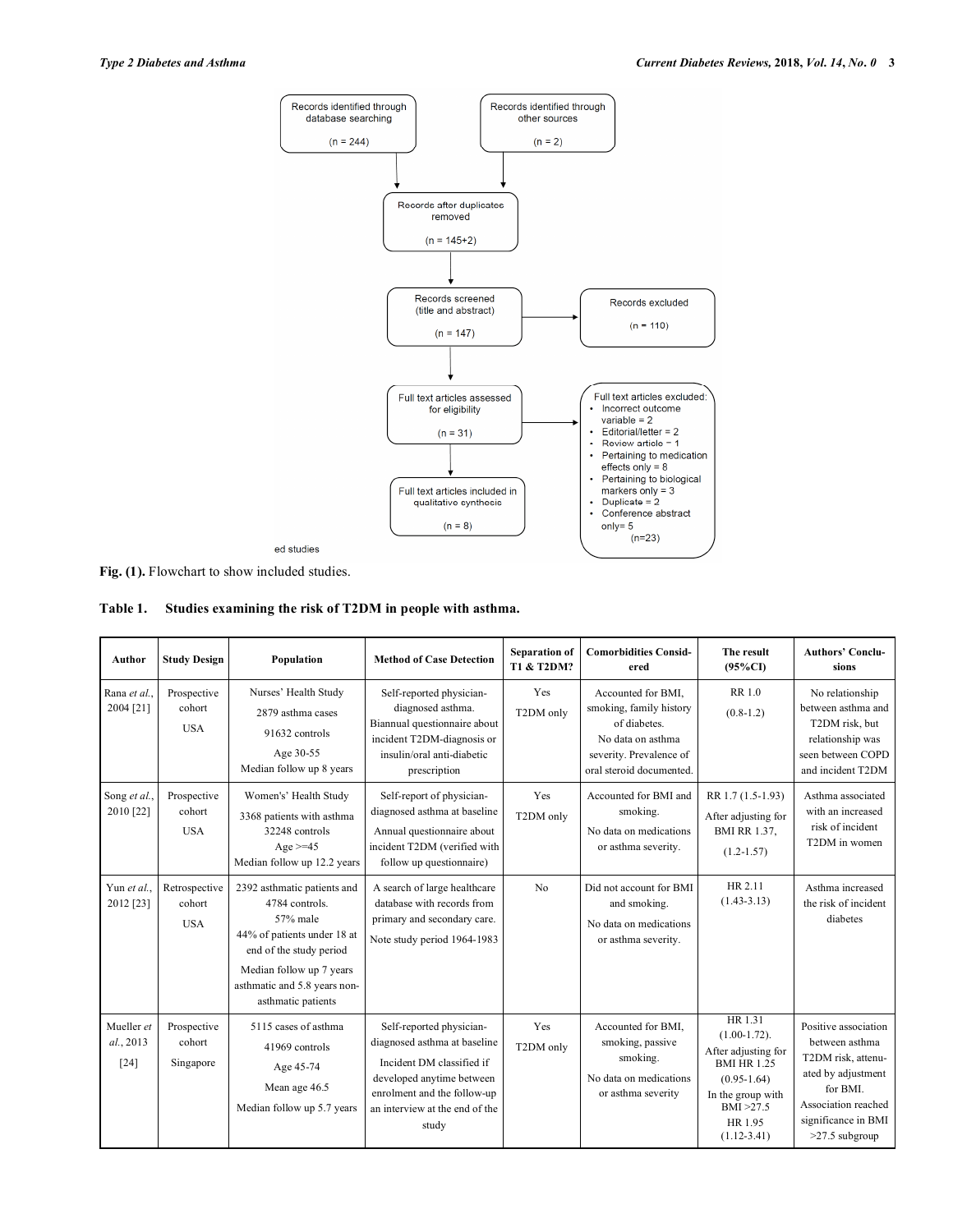## **3.2. Association Between Asthma and Incident T2DM**

## *3.2.1. Narrative Synthesis*

Two included studies reported a significantly higher risk of T2DM in participants with asthma (RR 1.37, 95% CI 1.2- 1.57 and HR 2.11, 95% CI 1.43-3.14) [22, 23]. Song *et al.* examined a prospective cohort of female health professionals followed up over 12.2 years [22]. Participants with preexisting asthma had a higher risk of developing T2DM compared with a control group, after adjustment for BMI, smoking and family history of diabetes (RR 1.37, 95% CI 1.2- 1.57). Prior to adjustment for BMI, the RR was 1.70 (1.5- 1.93). Diagnoses of asthma and incident T2DM were ascertained by self-report of a physician diagnosis. A subset of those who reported a T2DM diagnosis were then validated using physician-led telephone interviews, with a positive predictive value of >91%. In a retrospective cohort study by Yun *et al.* [23], 2,392 people with asthma and 4,784 nonasthmatic controls were compared for their risk of incident pro-inflammatory conditions: Inflammatory Bowel Disease (IBD), Rheumatoid Arthritis (RA), Coronary Artery Disease (CAD) and diabetes (type 1 or type 2). The asthma cohort was identified using predetermined diagnostic criteria and cases of diabetes were obtained from electronic healthcare database codes. The majority of the patients had childhooddiagnosed asthma (mean age of diagnosis 15 years, median age 5 years). Over a median follow-up period of seven years for the asthma group and 5.8 years for controls, asthma status was associated with an increased risk of incident diabetes (HR 2.11, 95% CI 1.43-3.14). Importantly, this was not adjusted for BMI, and cases of T1DM and T2DM were not distinguished. Forty-four percent of patients were still under 18 at the end of follow up.

After adjustment for BMI, two included studies did not observe a significant relationship between asthma and T2DM (RR 1.0, 95% CI 0.8-1.2 [20] and HR 1.25, 95% CI 0.95-1.64 [24]). Rana *et al.* [21] observed no difference in T2DM risk between 2879 participants with asthma and 91632 participants without over an 8 year follow-up period (RR 1.0, 95% CI 0.8-1.2). T2DM cases were identified by the participant-reported fulfillment of the known international diagnostic criteria or the prescription of insulin or antidiabetic therapy. BMI was adjusted for. A cohort of patients with Chronic Obstructive Pulmonary Disease (COPD) was also identified, and an increased incidence of T2DM was seen in that group compared to controls RR  $1.8$  (1.1-2.0). Mueller *et al.* [24] observed a significant association between self-reported physician-diagnosed asthma and incident

T2DM over a 5.7 year follow-up period in the Singapore Chinese Health Study. After adjustment for BMI, this finding did not reach significance (HR 1.25 95% CI 0.95-1.64). The asthma-diabetes association was stronger for adult versus childhood-onset asthma (HR 1.62 [95% CI 1.03-2.55] and HR 1.12 [95% CI 0.65-1.93] respectively), and for overweight- *versus* non-overweight patients (HR 1.69 [95%CI 1.05-2.73] *vs.* HR 1.10 [95% CI 0.79-1.53]).

## *3.2.2. Meta-analysis*

The four included studies were of sufficiently similar study design to allow the calculation of pooled effect size by meta-analysis. In the pooled sample there was a significant trend towards a greater risk of incident diabetes in those with asthma in both the fixed effect model HR 1.34 (95%CI 1.19- 1.53; p<0.001) and random effects model HR 1.37 (95%CI 1.12-1.69; p=0.001). There were too few studies to reliable estimate heterogeneity (Tau²=0.147%; I²=58.8% [95%CI 0.0-86.3%]) although it appears that there was a reasonable agreement between the studies (see Fig. **2**).

We intended to check for asymmetry in the distribution of effect sizes using funnel plots, where studies were pooled, to assess the possibility of publication bias. However, there was an insufficient number of studies to warrant this analysis [25].

#### **3.3. Type 2 Diabetes as a Risk Factor for Asthma**

## *3.3.1. Study Characteristics*

The characteristics of the four included studies which evaluated the risk of incident asthma in people with T2DM are displayed in Table **2** [10, 26-28]. The studies included a total of 2,750,012 participants (range 34,728 [27] to 1,811,228 [10]) from three countries (USA, Taiwan and Denmark). Two were cross-sectional studies and two were retrospective cohorts. Two examined the incidence of asthma in patients with T2DM, and two assessed the prevalence. The cohort studies excluded patients with asthma at baseline. Three studies used data from the large health record databases and one used survey responses from a large twin study. Two studies accounted for BMI, one adjusted for 'obesity' but not specifically BMI, and one did not adjust for weight at all.

Pooled effect estimates were not calculated due to significant selection and methodological differences between the studies.



**Fig. (2).** Forrest plot of meta-analysis.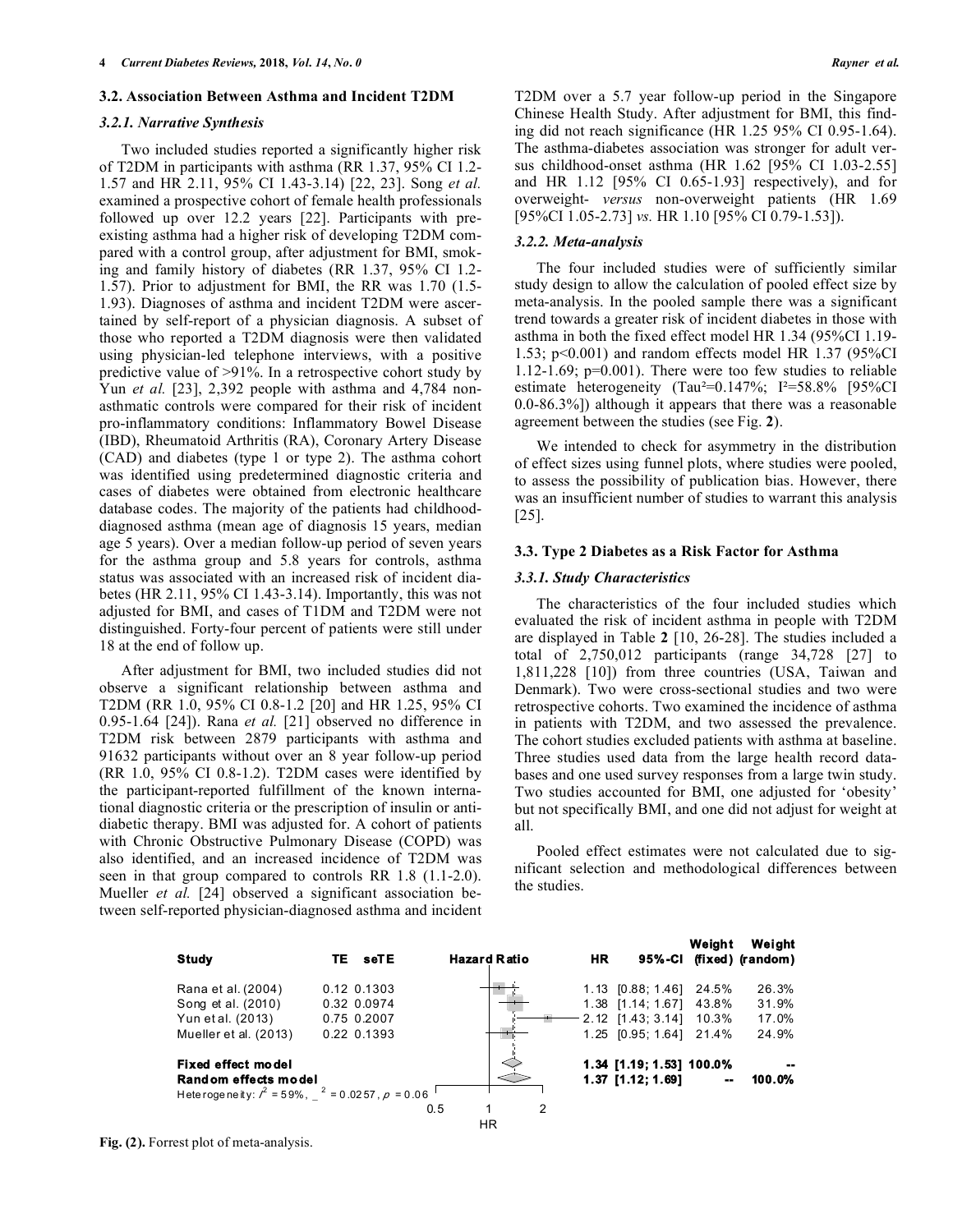| <b>Author</b>                         | <b>Study Design</b>                      | Population                                                                                                        | <b>Method of Case</b><br><b>Detection</b>                                                                | Separation of<br>T1 & T2DM?                                                             | <b>Comorbidities</b><br>Considered                                                         | <b>Result</b><br>$(95\%CI)$                                          | <b>Authors' Conclusions</b>                                                                                                                                                                    |
|---------------------------------------|------------------------------------------|-------------------------------------------------------------------------------------------------------------------|----------------------------------------------------------------------------------------------------------|-----------------------------------------------------------------------------------------|--------------------------------------------------------------------------------------------|----------------------------------------------------------------------|------------------------------------------------------------------------------------------------------------------------------------------------------------------------------------------------|
| Hashemzadeh et<br>al., 2009<br>$[26]$ | Cross-sectional<br><b>USA</b>            | Hospital inpatients<br>293124 with T2DM<br>552624 controls<br>97% males.<br>Mean age 65<br>Control group with HTN | Hospital discharge data                                                                                  | Yes<br>T2DM only                                                                        | Did not adjust for<br><b>BMI</b><br>No data on medica-<br>tions                            | OR 2.99<br>$(2.92 - 3.06)$                                           | Prevalence of asthma signifi-<br>cantly higher in hospitalised<br>patients with T2DM than in<br>controls                                                                                       |
| Ehrlich et al<br>2010<br>[10]         | Retrospective<br>cohort<br><b>USA</b>    | Health records<br>77637 participants with DM<br>1733591 controls 53.4% male<br>Median age 51<br>Follow up 6 years | Asthma cases identi-<br>fied by hospital<br>discharge<br>DM cases detected<br>using diabetes registry    | No                                                                                      | Adjusted for<br>smoking and BMI.<br>No data on medica-<br>tions                            | HR 1.08<br>$(1.03 - 1.12)$                                           | Individuals with DM were at<br>an increased risk of asthma.<br>No relationship between<br>HbA1c and incidence of<br>asthma                                                                     |
| Thomsen et al<br>2011<br>$[27]$       | Cross-sectional<br>twin study<br>Denmark | Twin database<br>459 with T2DM.<br>34293 controls<br>46% of males<br>Median age bracket 41-50                     | Self-reported asthma<br>diagnosis by question-<br>naire.<br>DM cases detected<br>using diabetes registry | Yes<br>T2DM only                                                                        | Controlled for BMI.<br>smoking, and<br>COPD.<br>No data on medica-<br>tions                | Men OR<br>1.70<br>$(1.07 - 2.7)$<br>Women OR<br>1.88 (1.24-<br>2.85) | Prevalence of asthma was<br>almost doubled in twin with<br>T2DM compared with non-<br>diabetic twin                                                                                            |
| Chen et al., 2017<br>$[28]$           | Retrospective<br>cohort<br>Taiwan        | 19428 patients with diabetes<br>and 38856 matched controls<br>49% of males<br>Mean age 62                         | Medical claims data                                                                                      | N <sub>o</sub><br>Note however<br>84.7% of the<br>DM patients<br>were not on<br>insulin | Accounted for<br>obesity (not BMI)<br>Data on insulin and<br>antidiabetic medica-<br>tions | HR 1.30<br>$(1.24 - 1.38)$                                           | Risk of incident asthma<br>higher in patients with diabe-<br>tes.<br>(Insulin use may increase the<br>risk of developing asthma,<br>metformin use may reduce the<br>risk of developing asthma) |

| Table 2. Studies examining the risk of asthma in people with T2DM. |  |
|--------------------------------------------------------------------|--|
|                                                                    |  |

# *3.1.1.1. Association Between T2DM and Asthma*

# *3.1.1.1.1. Narrative Synthesis*

All four studies included reported higher rates of asthma in participants with diabetes. Two studies reported an increased prevalence of asthma in participants with T2DM [26,27], and two reported an increased incidence of asthma in participants with diabetes [10, 28]. Of the prevalence studies, Hashemzadeh *et al.* [26], used hospital discharge data to compare the prevalence of asthma in 293,124 hospital inpatients with T2DM and 552,624 non-matched controls with hypertension. Asthma was present in 4.5% of patients with T2DM compared with 2.9% of controls. After adjustment for comorbidities, T2DM remained independently associated with asthma (OR 2.99, 95% CI 1.92-3.06). Notably, the study was conducted in a population comprising of 97% males. Furthermore, only hospital discharge data were used, and BMI was not accounted for. No data were obtained regarding the duration of diabetes and asthma diagnoses and hence no means of assessing the temporality or direction of the relationship. A Danish study of 34,782 twins [27] showed that the prevalence of asthma was significantly higher in people with T2DM compared to controls in both males (13.5% *vs*. 7.5%) and in females (16.6% *vs*. 9.6%), after adjustment for BMI and smoking. Significant genetic correlations were found between asthma and T2DM in all subjects (0.20, 95% CI 0.01-0.40), and between asthma and BMI in women (0.15, 95% CI 0.07-0.22).

Both incidence studies did not specifically exclude patients with T1DM, however the median age of participants in these studies was 51 years [10] and 62 years [28], and 84.7% of participants in the study by Chen *et al.* were not prescribed with insulin [28]. Ehrlich *et al.* conducted a large retrospective cohort study of Californian patients using health care plan data [10]. The cohort consisted of 77,637 participants with diabetes (T1DM and T2DM) and 1,733,591 adult controls, with data on potential confounders available for a subset. The incidence of asthma was significantly higher in the group with diabetes than in the control group, and remained so after adjustment for age, smoking and BMI (HR 1.08, 95% CI 1.03-1.12). There was no relationship between glycated hemoglobin and the incidence of asthma in people with diabetes. Like Hashemzadeh *et al.* [26], the authors used primary hospital discharge diagnoses of "asthma" for case detection.

The most recent study investigating the incidence of asthma in patients with diabetes was conducted by Chen *et al.* [28] using medical claims data in Taiwan. A retrospective cohort, conducted between 2000 and 2010, demonstrated an increased risk of asthma in individuals with diabetes as compared to matched controls (13.5 *versus* 10.3 per 1000 respectively). Results were adjusted for obesity, but not specifically for BMI. In contrast to other studies, data relating to antidiabetic medications were collected. Participants with diabetes who received more than three prescriptions for insulin in a given year were significantly more likely to develop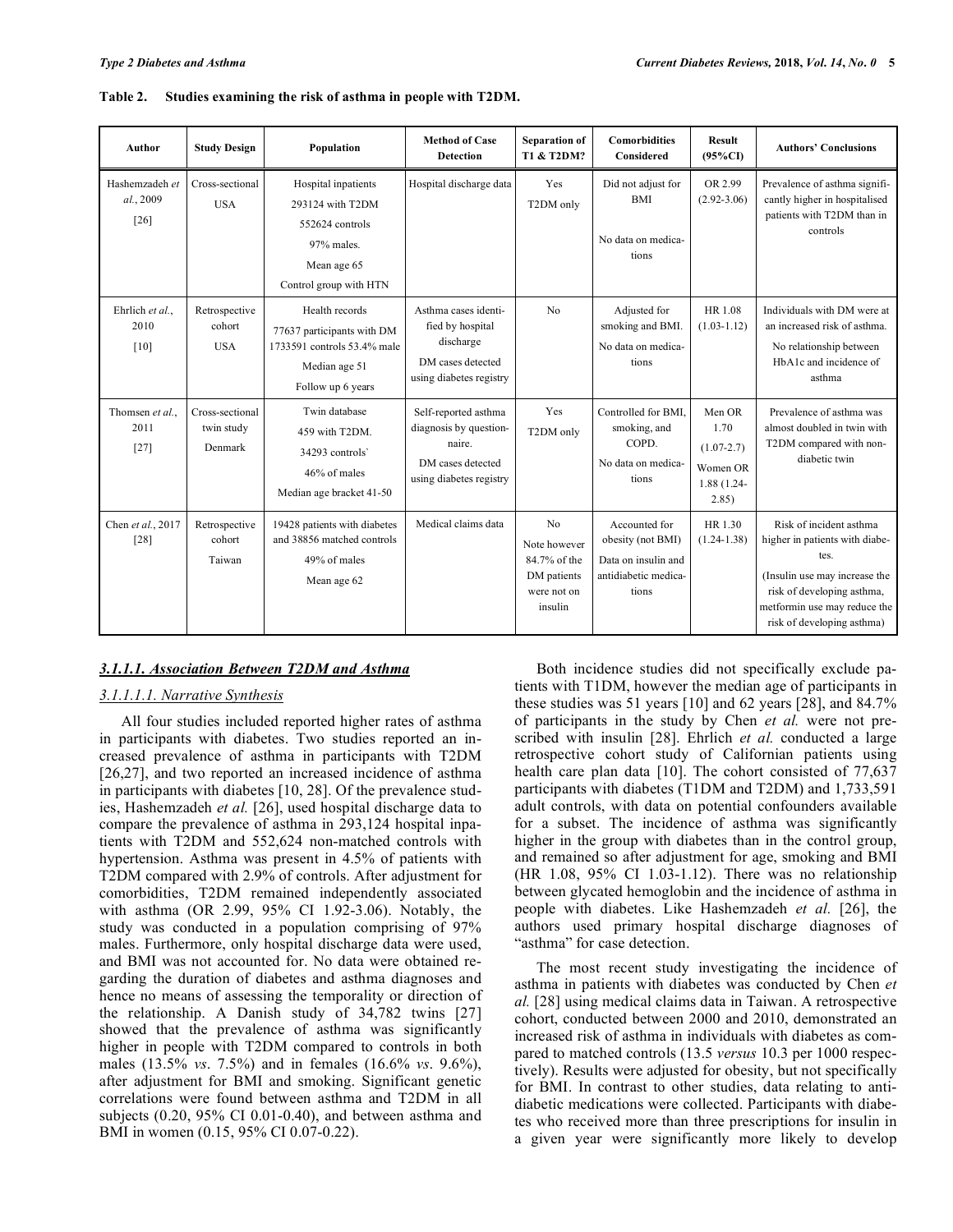asthma than participants with diabetes who did not use insulin (OR 2.23, 95% CI 1.52-3.58). Meglitinides were also shown to demonstrate this effect. Conversely, the risk of asthma decreased 25% in people with diabetes who took metformin compared with those who did not.

# **4. DISCUSSION**

Our systematic review and meta-analysis find an overall greater risk of incident T2DM in individuals with asthma, after attempts to control for BMI. We also observed a higher prevalence and risk of incident asthma in people with T2DM, suggesting that the asthma-T2DM relationship may be bidirectional, although this relationship could not be quantified by meta-analysis due to study heterogeneity. Consideration is also given to residual confounding factors for the observed findings. This is the first systematic review of epidemiological studies on the interaction between these two conditions.

# **4.1. Asthma as a Risk Factor for Incident T2DM: Putative Mechanisms**

# *4.1.1. Pro-inflammatory Cytokines*

Chronic inflammation was referred to in all of the studies investigating asthma as a risk factor for the development of T2DM. Asthma is associated with the upregulation of a myriad of pro-inflammatory cytokines; TNFα, IL-6, IL-8 and adhesion molecules, likely through its activation of nuclear factor-kB [24]. Elevated levels of these cytokines have been shown to be associated with an increased risk of T2DM [28]. It has been suggested that chronically elevated levels of these cytokines in asthma may lead to the development of insulin resistance and eventual T2DM. However, the cytokine response in asthma is mainly localized to the airways, and hence the mechanism by which isolated airways inflammation may lead to insulin resistance remains unclear.

Notably, data discussed in this review from a large American cohort of nurses [21] did not demonstrate an increased risk of T2DM in the asthma group but did in COPD patients. The authors suggested that this may be due to the differences in the cellular infiltrates associated with asthma and COPD, with a Th2 helper cell predominance in asthma compared with a Th1 predominance in COPD. This proposition was declined by Song *et al.*, who conducted a similar study in American women, [22] stating that this has not been supported by other experimental or observational data, and proposed that differences in lifestyle variables and length of follow-up could explain the differences between their study and that of the nursing cohort (21]. There do not appear to be any critical differences in baseline characteristics between the populations involved in the two studies in question, with both accounting for similar confounding variables (BMI and smoking), and both separating out COPD patients. Yun *et al.* [23] also referred to pro-inflammatory cytokines in their study investigating incident diabetes in asthma. Cases of T1 and T2DM were not distinguished, and hence more than one mechanism may be responsible for their observations.

# *4.1.2. Intermittent Hypoxia*

Intermittent hypoxia, has been shown to be associated with the phenotype of obese adult asthma [30], has also been suggested to worsen glucose control [31]. This fits with two studies included in this review [22, 24] in which the asthma-T2DM link was not significant in those with a normal BMI, but was in the overweight or obese groups. Importantly, hypoxia in obese asthma may be mediated by Obstructive Sleep Apnoea (OSA), and pure asthma in the absence of OSA would be highly unlikely to induce hypoxia.

# *4.1.3. Confounding Factors*

A key confounding factor which was not accounted for in any of the included studies was the prescription of oral steroids. A short course of prednisolone is often prescribed during acute exacerbations of asthma, and regular oral prednisolone is occasionally prescribed in severe asthma, refractory to inhaled treatments. The prevalence of steroid-induced diabetes in patients with respiratory illness has been reported to be as high as 14.7% [32]. Oral steroids could therefore have a significant impact upon the T2DM risk in asthma patients. There are mixed data relating to the effect of inhaled corticosteroids, which are prescribed for the vast majority of patients with asthma on diabetes incidence, although they may worsen glycaemic control in those with established diabetes [33]. Inhaled corticosteroid prescription was not assessed in any of the included studies.

# **4.2. T2DM as a Risk Factor for Incident Asthma: Putative Mechanisms**

# *4.2.1. Microvascular Damage – the "Diabetic Lung"*

In addition to asthma as a risk factor for T2DM, this review also found higher rates of asthma in people with T2DM. This adds to emerging evidence which suggests that the lung may be a target organ for diabetic microangiopathy. Many diabetic complications result from capillary damage, yet despite having a very large capillary network, pulmonary complications of diabetes are rarely reported. Changes in the lung are likely to remain subclinical due to the great microvascular reserve in the alveolar-capillary network [34].

Microvascular damage as a result of diabetes has been demonstrated by assessment of the diffusion capacity for carbon monoxide (DLCO), which is influenced by alveolarcapillary membrane thickness and pulmonary blood flow. The general consensus from numerous studies in patients with both T1 and T2DM demonstrate a reduced DLCO in comparison with controls, in a manner which correlates with the severity of other microvascular complications [34, 35). Histopathologically, a thickened alveolar-capillary membrane has been demonstrated in individuals with diabetes suggesting that, as in retinopathy and nephropathy, increased vessel wall thickness is the pathological hallmark [34).

# *4.2.2. Functional Lung Effects*

A meta-analysis of 40 studies evaluating pulmonary function in participants with diabetes-free from overt pulmonary disease reported a modest but significant reduction in FEV1 and FVC, in a restrictive lung disease pattern [36]. These findings are therefore not uniformly consistent with the obstructive deficit characteristic of asthma, making it difficult to attribute incident asthma wholly to diabetic mi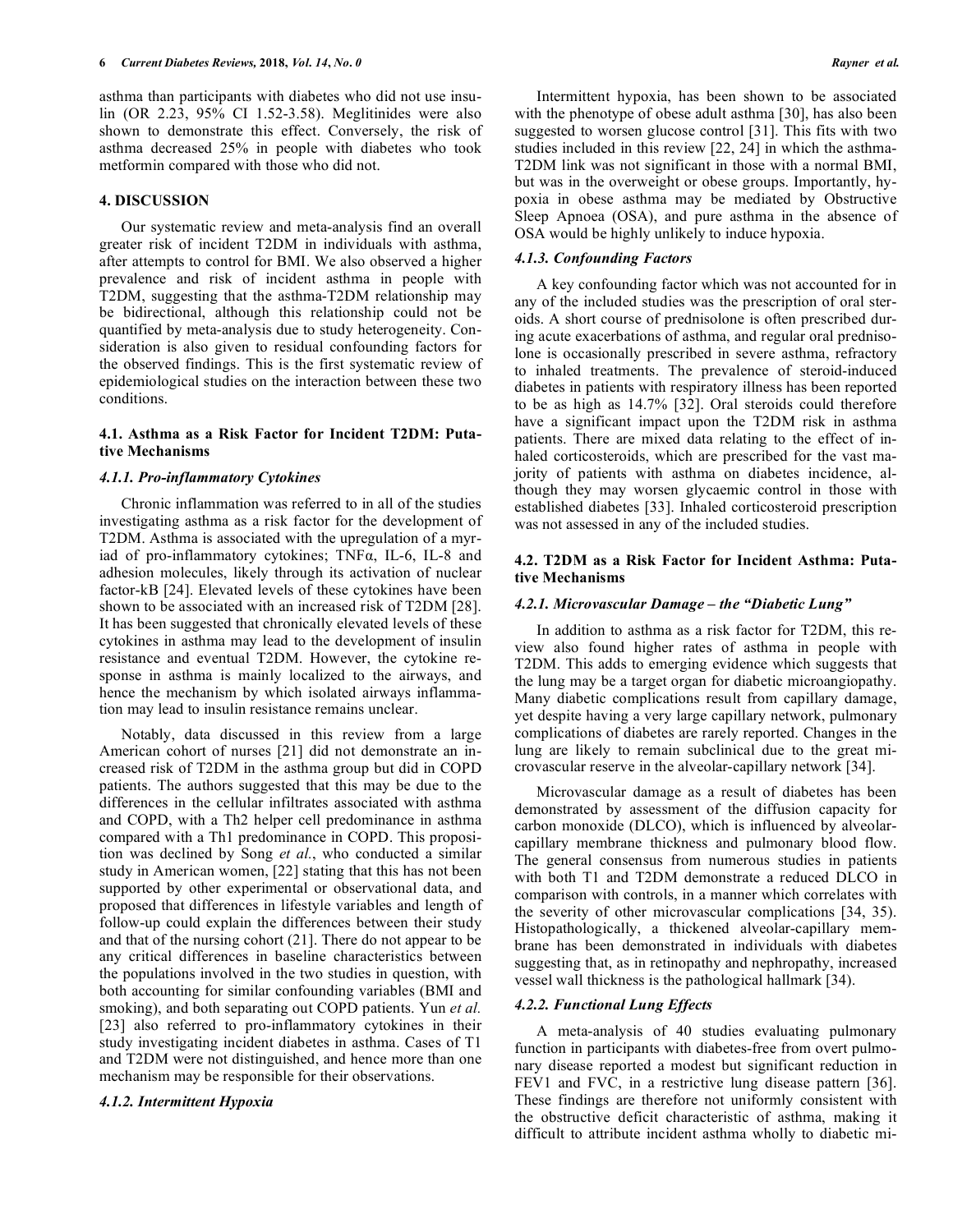croangiopathy of the lung. Nonetheless, restrictive spirometry is seen in patients with asthma who are obese [37], older and female [38], and thus asthma induced by the "diabetic lung" may manifest in a similar way to this. Poorer control of bronchial smooth muscle tone (potentially due to autonomic neuropathy) [34, 39] has been reported, and decrements in lung function have also been seen in patients with impaired fasting glucose [40], a subset of "pre-diabetes". Changes seen in "the diabetic lung" are likely to be subclinical in the majority but may become clinically important in patients with comorbid lung conditions [34] or pulmonary disease risk factors. In these patients, T2DM may lead to the unmasking of respiratory symptoms or worsening of control.

# *4.2.3. T2DM Treatments*

The study by Chen *et al.* [28], which found a higher incidence of T2DM in those treated with insulin or meglitinides and a lower rate in those taking metformin, raises the interesting possibility that the incidence of asthma may be influenced by T2DM treatments. The lung is known to have insulin receptors, and high levels of insulin binding may promote airway smooth muscle contraction and hyper-responsiveness [41]. Meglitinides increase the release of insulin from beta cells. A higher asthma incidence in patients prescribed meglitinides adds further backing to the proposal that hyperinsulinemia plays a role in the observed asthmadiabetes relationship [42]. Moreover, whilst the insulinasthma relationship could have been confounded by a high number of patients with T1DM being represented in the insulin group, this would not be the case with meglitinides, which are solely used for T2DM.

Metformin has been shown to reduce the risk of incident asthma [28]. Metformin is known to be a pharmacological adenosine monophosphate-activated protein kinase (AMPK) activator [43]. AMPK plays a role in reducing airway inflammation and has anti-oxidative and anti-tissue remodeling properties [44]. Consequently, metformin may have a role in the control of asthma in patients with elements of the metabolic syndrome, and this may be a target for further research.

# *4.2.4. Confounding Factors*

Although all four included studies reported an increased risk of asthma in patients with diabetes, two studies did not separate cases of T1 and T2DM [10, 28]. We are therefore unable to solely attribute our findings to T2DM and have to consider the effect T1DM may have on asthma risk. Previous work has found a positive association between T1DM and asthma onset, suggesting a shared susceptibility to both conditions [45]. A positive relationship between T1DM and incident asthma may be due to the effect of insulin as discussed above [41, 42].

Other residual confounders which may have had an impact upon results include smoking, which was not controlled for in two studies [26, 28] as it is a known risk factor for T2DM [46] and precipitant of obstructive airways disease.

# **4.3. Is there a Bidirectional Relationship Between T2DM and Asthma?**

A significant trend towards incident diabetes in individuals with asthma was demonstrated by meta-analysis in this review. All four of the examined studies referred to the chronic inflammatory state and cytokine over-expression induced by asthma as the potential driving force for the development of diabetes

However, in light of the evidence reviewed, it is likely that this is not a unidirectional relationship. A higher prevalence and incidence of asthma in people with T2DM was also observed. This may be due in part to diabetic complications in the lung at a microvascular level, however, it is not clear how this translates into obstructive lung function and airway hyper-responsiveness. These findings lead us towards a likely bidirectional relationship.

## **4.4. No Independent Relationship?**

Despite the meta-analysis favoring asthma as a risk factor for T2DM, two studies did not demonstrate this after controlling for BMI [21, 24], and the risk of T2DM was highest in obese asthmatics [24]. Obesity plays a significant role in each of the arguments discussed. Obesity may increase T2DM risk in the same ways that we propose asthma can: through a low-grade inflammatory state and the stress of intermittent hypoxia. Obesity may increase the risk of asthma in similar ways to those we have attributed to T2DM: adverse effects on chest mechanics and via increased insulin resistance, requiring increased insulin doses and subsequent bronchoconstriction. Obesity could therefore, represent more than a confounding variable but a key component of a more complex metabolic relationship involving three conditions.

# **4.5. Limitations of the Available Evidence**

This review used a comprehensive methodology following PRISMA [11] and MOOSE [12] guidelines, in which all included studies met satisfactory quality requirements [15] and represent data from nearly three million participants.

Only eight studies met the inclusion criteria; four for each arm of the bidirectional relationship. The high level of heterogeneity between the four  $T2DM\rightarrow$  asthma studies precluded calculation of an overall effect size as two were cross-sectional (prevalence of asthma) and two were retrospective cohorts (incidence of asthma). Whilst studies were of sufficient methodological similarity for pooling in asthma $\rightarrow$ T2DM relationship, we were unable to evaluate asymmetry in the distribution of effect sizes using funnel plots to assess the possibility of publication bias due to an insufficient number of studies. Observational studies are at high risk of publication bias, especially those which report associations between a number of different conditions (as seen in Rana *et al.* [21] and Yun *et al.* [23]), and hence represents an important consideration here. Despite methodological similarities, the studies included in the meta-analysis were from different populations. Two were female-only populations and one had a significant proportion of under 18s, which could influence the generalisability of the results.

Methods of index condition detection were not uniformly robust. None reached the top standards for case detection as per the Newcastle-Ottawa scores [15], with many using databases or self-report. Self-report of respiratory conditions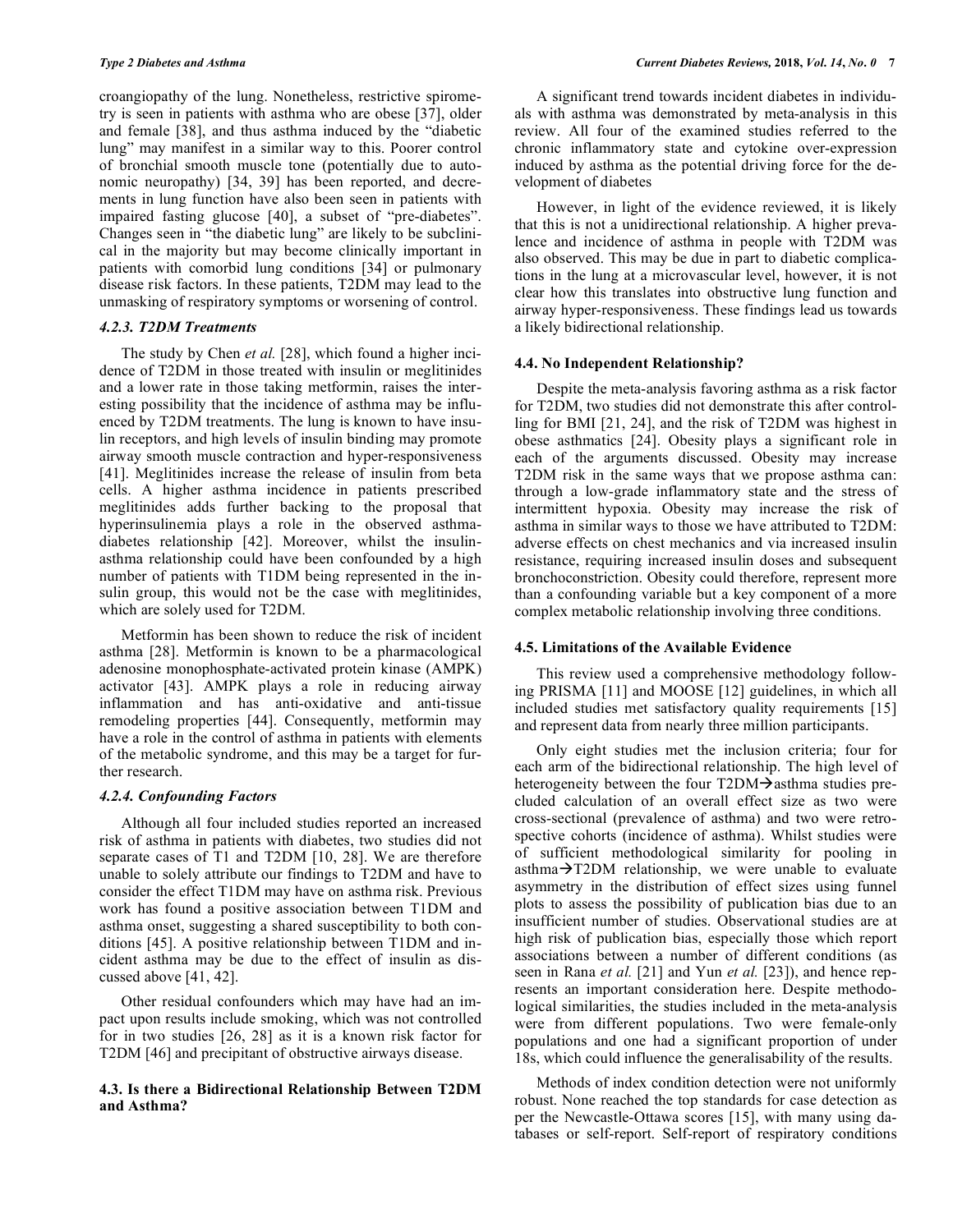can lead to the misclassification of asthma as COPD [27], which could represent a source of bias. Furthermore, three studies used hospital record data alone, potentially only accounting for more severe cases of the index conditions. Additionally, whilst studies concerning only T1DM were excluded from the review, those with mixed diabetic populations were permitted (three of the eight included), reducing the ability to attribute the effect seen solely to T2DM and not to diabetes in general.

## **5. RESEARCH IMPLICATIONS**

The limitations of the currently available evidence highlight the need for a large well-designed trial to investigate the asthma-diabetes relationship further. Clear strategies for the identification of index conditions (avoiding reliance upon self-report) and control of important confounders such as BMI and oral steroid use is required to conclusively determine if there is an independent association between asthma and diabetes.

# **6. CLINICAL IMPLICATIONS**

Prevention of T2DM in high-risk individuals through weight loss and increased physical activity is well documented [47]. Smoking cessation, control of hypertension and reducing health inequalities are also important factors [48]. Prevention of asthma in high-risk individuals is less clearcut, as although numerous associations have been made, substantiation of causality has yet to be determined. Reducing obesity (particularly childhood obesity), tobacco exposure avoidance and breastfeeding have all been shown to be one's lifetime risk of asthma, and these are the areas prevention strategies could focus upon [49].

The sum of the literature presented herein demonstrates a high rate of comorbid asthma and T2DM and suggests plausible contributory mechanisms for this. If T2DM is a risk factor for incident asthma, this highlights the importance of modulating the common factor, obesity, to reduce this risk. Overweight and obese patients with both conditions should be made aware that losing weight could improve both their asthma and diabetic control, and helping them to do this could form a key component of their care.

Suggestions have also been made as to the influence of medications used in diabetes (metformin, meglitinides and insulin) on asthma control. Awareness of the potential cooccurrence of the two conditions could therefore influence the optimal prescribing choices. Regarding the bidirectional relationship, the potential for diabetes to be a key modulator in asthma pathogenesis adds further weight to ongoing work regarding the different phenotypes of asthma, which may each benefit from different management.

# **CONCLUSION**

Our systematic review and meta-analysis find a greater risk of T2DM in individuals with asthma, after controlling for BMI. We also observed a higher prevalence and incidence risk of asthma in people with T2DM, suggesting that asthma and the T2DM relationship may be bidirectional. There are a number of potential underlying mechanisms for these observations.

This is the first systematic review of epidemiological studies on the interaction between these two conditions. Further work is required to investigate this relationship more, with clear index case definitions and control of potential confounding factors.

## **CONSENT FOR PUBLICATION**

Not applicable.

# **CONFLICT OF INTEREST**

AMcG has undertaken research funded by Eli Lilly and Company and AstraZeneca. SdeL has undertaken research funded by GlaxoSmithKline, AstraZeneca, Eli Lilly and Company, and Takeda.

The authors declare no conflict of interest, financial or otherwise.

# **ACKNOWLEDGEMENTS**

Declared none.

#### **REFERENCES**

- [1] Guibas GV, Mathioudakis AG, Tsoumani M, Tsabouri S**.**  Relationship of Allergy with Asthma: There Are More Than the Allergy "Eggs" in the Asthma "Basket". Frontiers in pediatrics. 2017;5:92.
- [2] Wenzel SE**.** Asthma: defining of the persistent adult phenotypes. Lancet. 2006;368(9537):804-13.
- [3] Luder E, Ehrlich RI, Lou WYW, Melnick TA, Kattan M. Body mass index and the risk of asthma in adults. Respiratory Medicine 2004; 98(1):29-37.
- [4] Beuther DA, Sutherland ER**.** Overweight, obesity, and incident asthma: a meta-analysis of prospective epidemiologic studies. American journal of respiratory and critical care medicine. 2007;175(7):661-6.
- [5] Schatz M, Zeiger RS, Yang SJ, Chen W, Sajjan S, Allen-Ramey F, *et al.* Prospective Study on the Relationship of Obesity to Asthma Impairment and Risk. The journal of allergy and clinical immunology. In practice. 2015;3(4):560-5 e1.
- [6] Kankaanranta H, Kauppi P, Tuomisto LE, Ilmarinen P**.** Emerging Comorbidities in Adult Asthma: Risks, Clinical Associations, and Mechanisms. Mediators of inflammation. 2016;2016:3690628.
- [7] Bell JA, Kivimki M, Hamer M. Metabolically healthy obesity and the risk of incident type 2 diabetes: a meta-analysis of prospective cohort studies. Obesity Reviews. 2014; 15(6): 504-515.
- [8] Ford ES, Mannino DM**.** Prospective association between lung function and the incidence of diabetes: findings from the National Health and Nutrition Examination Survey Epidemiologic Followup Study. Diabetes Care. 2004;27(12):2966-70.
- [9] Weir DC, Jennings PE, Hendy MS, Barnett AH, Burge PS**.**  Transfer factor for carbon monoxide in patients with diabetes with and without microangiopathy. Thorax. 1988;43(9):725-6.
- [10] Ehrlich SF, Quesenberry CP, Jr., Van Den Eeden SK, Shan J, Ferrara A**.** Patients diagnosed with diabetes are at increased risk for asthma, chronic obstructive pulmonary disease, pulmonary fibrosis, and pneumonia but not lung cancer. Diabetes Care. 2010;33(1):55- 60.
- [11] Liberati A, Altman DG, Tetzlaff J, Mulrow C, Gotzsche PC, Ioannidis JP, *et al.*. The PRISMA statement for reporting systematic reviews and meta-analyses of studies that evaluate health care interventions: explanation and elaboration. Annals of internal medicine. 2009;151(4):W65-94.
- [12] Stroup DF, Berlin JA, Morton SC, Olkin I, Williamson GD, Rennie D, *et al.*. Meta-analysis of observational studies in epidemiology: a proposal for reporting. Meta-analysis Of Observational Studies in Epidemiology (MOOSE) group. JAMA. 2000;283(15):2008-12.